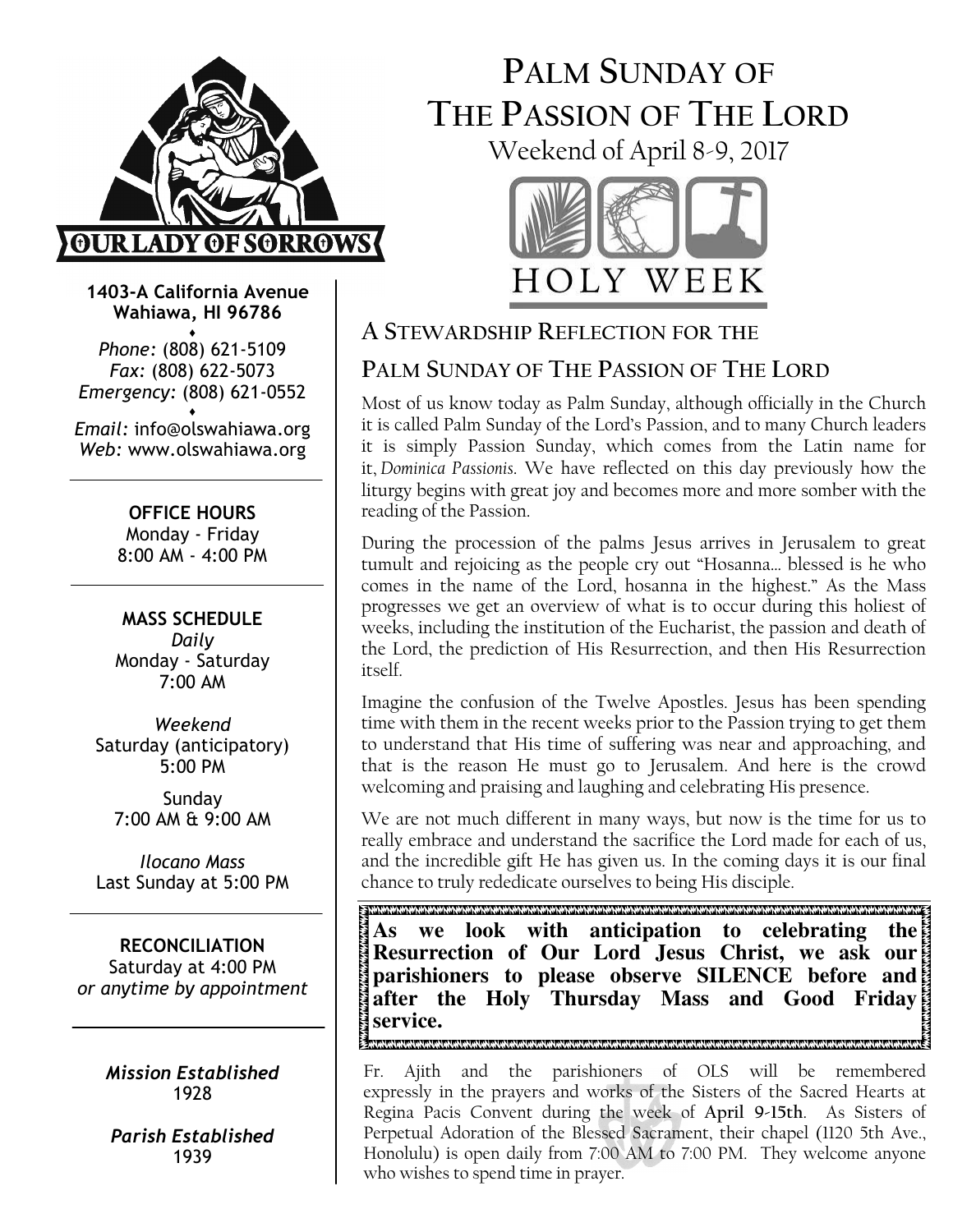### WEEKLY CALENDAR

| Apr 8 (Sat)<br>Apr 9 (Sun) | Palm Sunday of The Passion of The Lord<br>Palm Sunday of The Passion of The Lord<br>1:00pm Altar Society Mtg (PH)<br>2:30am Combined Choir Practice<br>4:00pm Adult Confirmation Retreat (PH/CH)<br>6:30pm +Lowell Dabaluz Wake Svc (MMP)                                                                          |
|----------------------------|--------------------------------------------------------------------------------------------------------------------------------------------------------------------------------------------------------------------------------------------------------------------------------------------------------------------|
| <b>Apr 10 (Mon)</b>        | <b>Monday of Holy Week</b><br>EPIC Young Adult Faith Sharing (CH)<br>7:00pm                                                                                                                                                                                                                                        |
| Apr 11 (Tue)               | <b>Tuesday of Holy Week</b><br>7:00pm<br>Adult Bible Study (Lib)                                                                                                                                                                                                                                                   |
| Apr 12 (Wed)               | <b>Wednesday of Holy Week</b><br>Youth Ministry Class (Rm 8)<br>6:30pm                                                                                                                                                                                                                                             |
| Apr 13 (Thu)               | Holy Thursday of The Lord's Supper<br><b>Operation Rice Bowl Collection</b><br>9:00am Craft Guild (PH)<br>10:00am Charismatic Prayer Group (Lib)<br>5:00pm Middle School Ministry Lock-In (Lib)<br>Holy Thursday Mass followed by Adoration<br>7:00pm<br>until Midnight<br>Knights of Columbus Mtg (PH)<br>7:00pm  |
| Apr 14 (Fri)               | Friday of the Passion of The Lord<br><b>Pontifical Good Friday Collection</b><br><b>Fast &amp; Abstinence</b><br><b>Holiday / Office Closed</b><br>3:00pm Stations of the Cross<br>3:30pm Individual Confessions<br>7:00 <sub>pm</sub><br>Good Friday Service followed by Veneration<br>of the Cross until 9:30 PM |
| Apr 15 (Sat)               | <b>Holy Saturday</b><br>8:00am Church Decorating<br>8:00pm<br>Easter Vigil Mass                                                                                                                                                                                                                                    |
| Apr 16 (Sun)               | Easter Sunday of The Resurrection of The Lord<br>7:00am Mass<br>9:30am<br>Mass w/ Infant Baptism<br>10:15am FCC Mtg (PH)<br>10:30am WGH-LTC Pry Svc                                                                                                                                                                |
| <b>NOTES:</b>              |                                                                                                                                                                                                                                                                                                                    |

Palm Sunday, April 9, 2017 - The regularly scheduled 9:00 AM Mass will begin at 9:30 AM.

Easter Sunday, April 16, 2017 - The regularly scheduled 9:00 AM Mass will begin at 9:30 AM.

There will be no rosary before the services during the Triduum.

You are invited to bring your own container for holy water on Easter. We ask that you limit your container to no more than 4 oz. and one container per family.

∗OLS = Our Lady of Sorrows / CH = Church / PH = Parish Hall / Lib = Library / Sch = School MMP = Mililani Mortuary Park / WGH = Wahiawa General Hospital

#### **OBITUARY: MAY THEY REST IN PEACE**



**+Lowell Dabaluz** 6:30pm Wake Svc – MMP **+Melvin Lopez** Apr. 20 11:45am Funeral Svc – MMP **+Petra Villegas** Apr. 25 6:30pm Wake Svc – MMP Apr. 26 10:15am Funeral Svc – MMP **+Sharon Omalza** Apr. 26 6:30pm Wake Svc – MMP



### TODAY'S READINGS

[Liturgical Color: Red]

#### **Matthew 21:1-11**

The crowd spread cloaks and palm branches before Jesus as he rode on a donkey into Jerusalem.

The Lord is my help; therefore I am not disgraced.

#### **Philippians 2:6-11**

At the name of Jesus every knee should bend, of those in heaven and on earth and under the earth.

#### **Matthew 26:14-27:66**

The Passion and death of our Lord Jesus Christ.

NEXT SUNDAY'S READINGS [Liturgical Color: White] Acts 10:34a, 37-43 · Colossians 3:1-4 · John 20:1-9

### **STEWARDSHIP OF TREASURE**

| Weekend of April 1-2, 2017         |            |  |  |
|------------------------------------|------------|--|--|
| <b>OFFERINGS</b>                   |            |  |  |
| Sunday Offering                    | \$4,473.00 |  |  |
| <b>Catholic Relief Services</b>    | 55.00      |  |  |
| <b>Stations of the Cross</b>       | 40.00      |  |  |
| Rice Bowl                          | 70.00      |  |  |
| SS.CC. Seminarian Education Fund   | 330.00     |  |  |
| Special Donation                   | 20.00      |  |  |
| <b>MISCELLANEOUS OFFERINGS</b>     |            |  |  |
| <b>Property Insurance</b>          | 25.00      |  |  |
| <b>Food Pantry</b>                 | 25.00      |  |  |
| Flower Fund                        | 20.00      |  |  |
| Mass Intention                     | 70.00      |  |  |
| <b>OTHERS</b>                      |            |  |  |
| Candles                            | 345.46     |  |  |
| FIF Pledge Payments                | 4,720.00   |  |  |
| <b>Religious Education Tuition</b> | 15.00      |  |  |
| <b>Mahalo for your generosity!</b> |            |  |  |

Offertory Envelopes: Please call the bookkeeper at 621-5109 ext. 9720 if you are in need of a new box.

### MARCH STEWARDSHIP REPORT

|                                          | <b>MAR. 2016</b> | <b>MAR. 2017</b> |  |  |
|------------------------------------------|------------------|------------------|--|--|
| Tithe w/ID                               | \$11,301.00      | 14,908.25        |  |  |
| Loose w/o ID                             | 2,770.82         | 3,099.00         |  |  |
| Total                                    | \$14,071.82      | 18,007.25        |  |  |
| Average                                  | 4,690.61         | 4,501.81         |  |  |
| Goal: An average of \$4,600.00 per week. |                  |                  |  |  |
| Ash Wednesday                            | 1,659.45         | 1,340.00         |  |  |
| <b>Catholic Relief Services</b>          | 1,377.00         | 1.723.64         |  |  |

Help is needed to decorate the church for Easter. **April 15, 2017 at 8:00 AM**